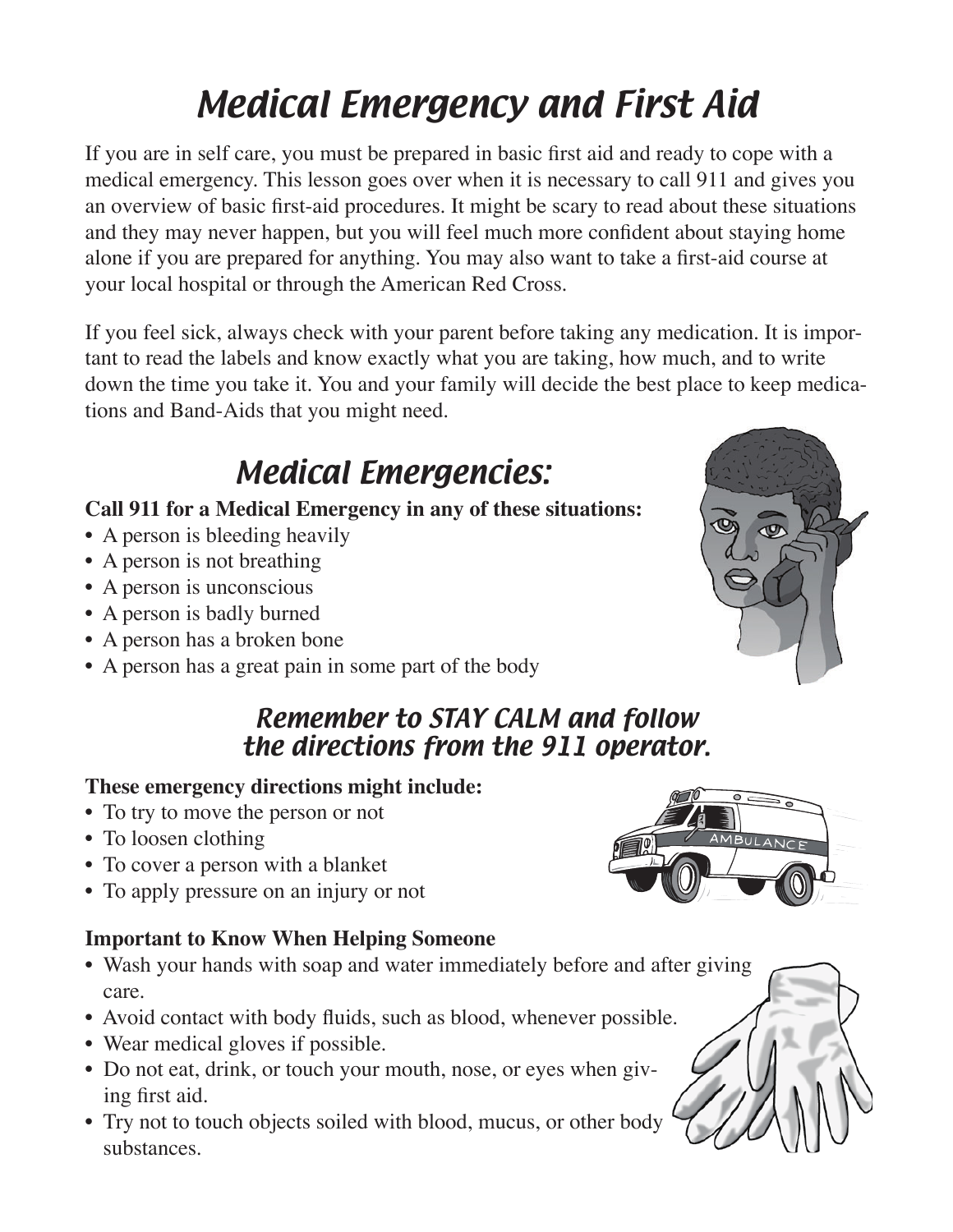## First-Aid Rules and What to Do

Every home should have a first-aid kit filled with the basic medical supplies. When a medical need arises, you will be ready! Your family may want to assemble this kit or purchase one. Always keep the kit in one location where those in charge can easily locate it.



*Suppose you are doing your homework and the paper cuts your finger.*

### Small Cuts – What do I do?

- 1. Press down on the cut with a clean cloth if it is bleeding for several minutes. (If the bleeding does not stop in 5 minutes, call for help.)
- 2. Wash wound with soap and water, gently removing any dirt.



3. Let the cut dry, apply antiseptic ointment or cream, and cover it with a Band-Aid to keep it clean.

*While closing the door, your arm scrapes a sharp place on the handle.*

### Large Cuts – What do I do?



- 1. Press down on the cut with a clean cloth to stop the bleeding. (If it *does* stop bleeding, follow the above instructions for a small cut.)
- 2. If it does *not* stop bleeding and the blood soaks through: place another clean cloth on the cut, continue applying pressure and *do not* remove the cloth. Lie down if possible and raise the injured part up.

3. Call 911!

Stitches are needed if: the edges of the cut skin do not fall together, the cut is on the face, or the wound is over one half inch long.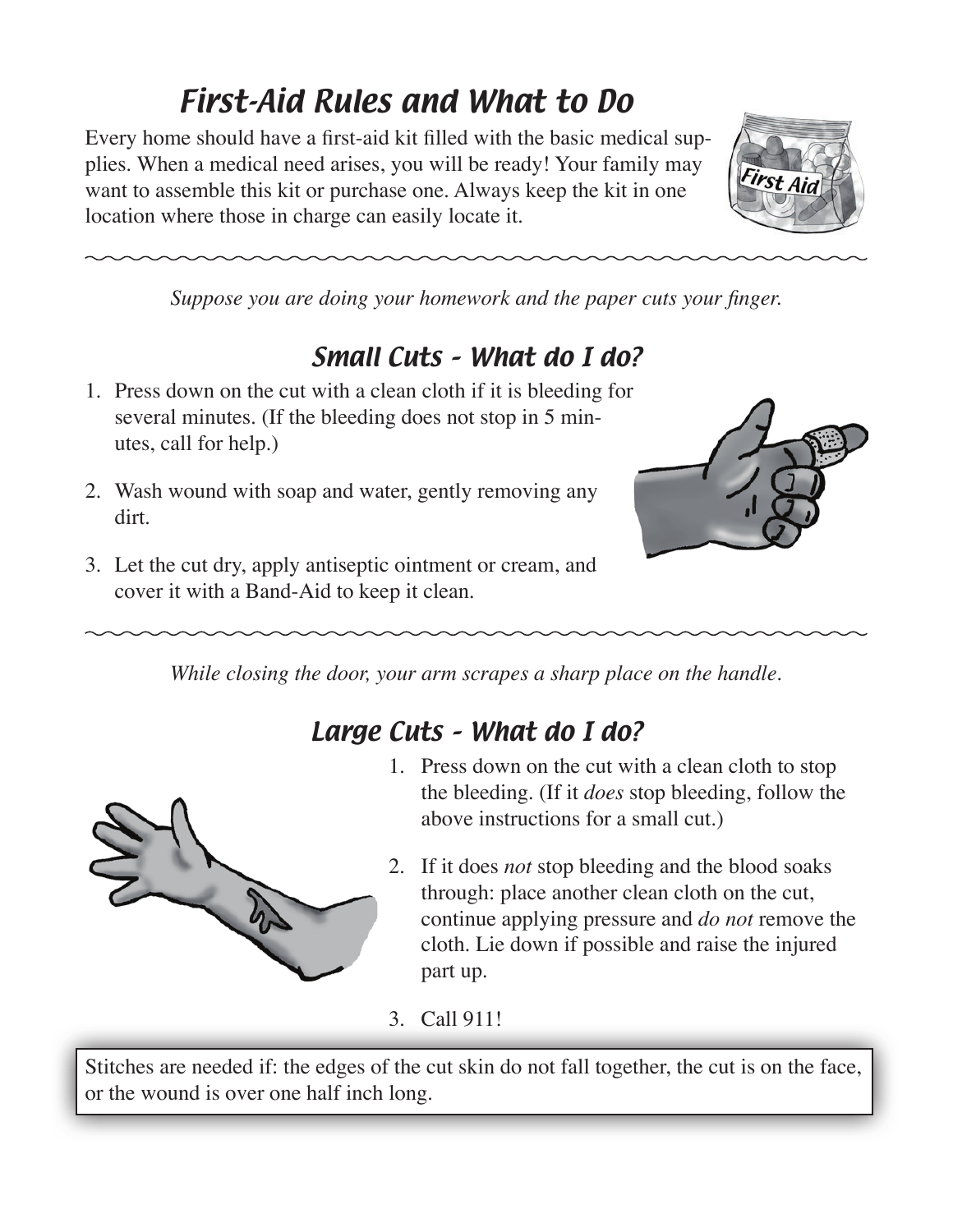*You run into the pantry door and hit your nose, it immediately starts to bleed.*

#### Nosebleed – What do I do?

- 1. Find some tissues or a towel to hold under your nose and sit down in a chair, leaning the head slightly forward. It is best if you can go to the kitchen or bathroom. Do *not* lie down.
- 2. Press the bleeding nostril to the center of the nose. Apply this pressure for 10 minutes. If the bleeding does not stop, press in for another 5 minutes.
- 3. Call for help if still bleeding after 15 minutes.



*You are washing dishes and the soap squirts up in your eye.* 

#### Something in the Eye – What do I do?

1. If a liquid chemical is in the eye, quickly rinse the eye with water for 15 minutes. The easiest way to do this is to fill the bathtub with cool or lukewarm water and sit it in while rinsing your eye.



- 2. Call for help.
- 3. If dust or dirt gets in the eye, blink a couple of times to try and remove it. DO NOT rub your eye! If something is in the eye, rubbing can scratch it.
- 4. Call for help if the eye is still irritated.

*When you run out to get the mail, a strange dog appears and bites you on the leg.*

#### Animal Bites – What do I do?

- 1. Treat it the same way as a small or large cut.
- 2. Call for help immediately to try to find the animal. It is important to know from the owner if the animal has had the necessary shots for certain diseases.

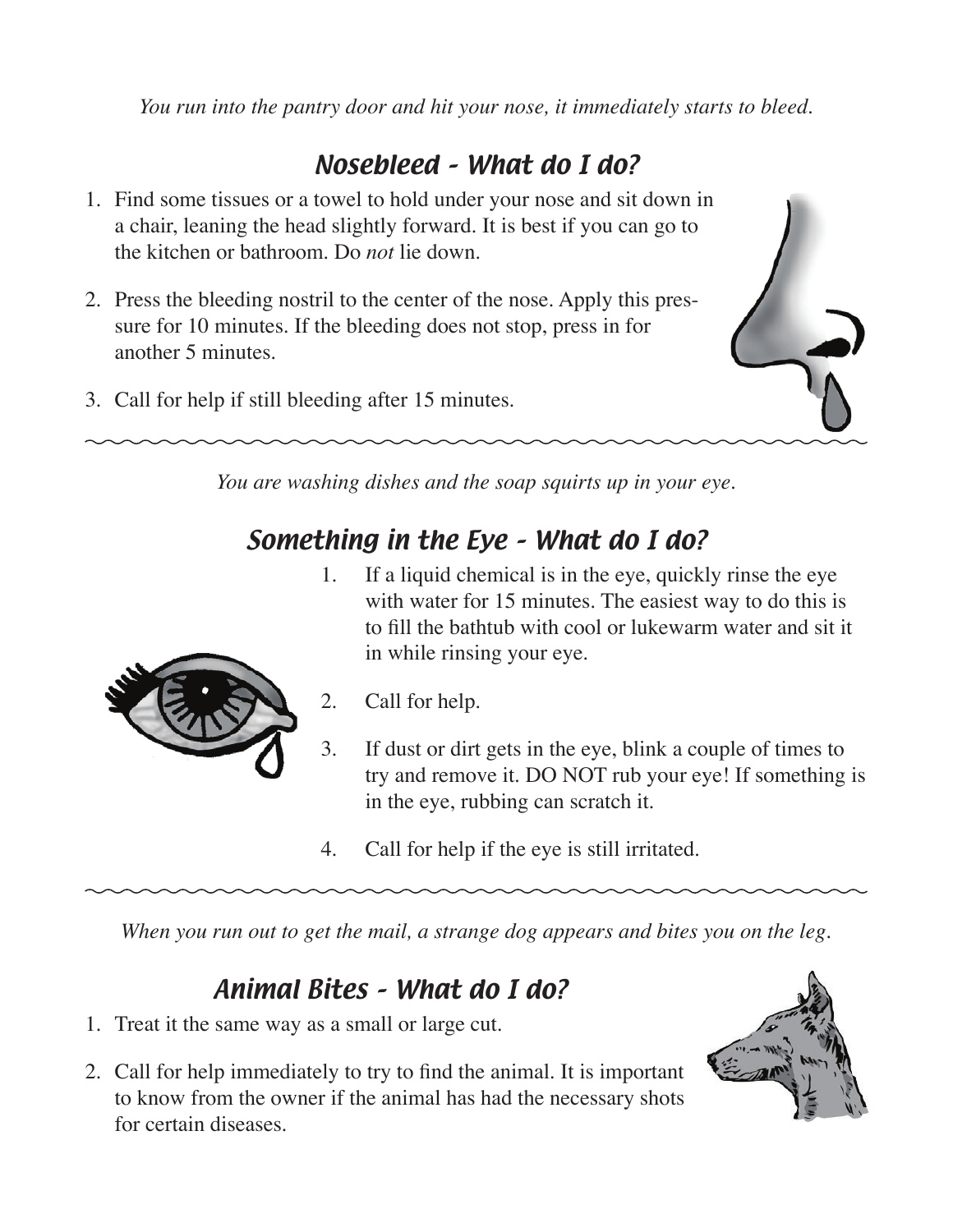*While eating an apple, you notice your tooth came out.*

## Tooth Comes Out – What do I do?

- 1. If a baby tooth comes out by itself, clean it off with water and put it in a safe place. Gently rinse out your mouth with water in the bathroom.
- 2. If a permanent tooth gets knocked out by accident, put the tooth in a bowl of milk and call for help. Immediate dental care is required to save the tooth.

*A bee has gotten in the house and you accidentally step on it and it stings you.*

## Bug Bites and Stings – What do I do?

- 1. In most cases, the sting will feel hot, may itch, and have a red bump on the area.
- 2. If the stinger is there, remove it by gently scraping it with your fingernail. Do *not* squeeze. Do *not* pull out.
- 3. Wash with a clean cloth and soap and water.
- 4. Soothe the pain with an ice pack.
- 5. Call for help if the pain continues OR to remove the stinger.

**Some people are allergic to stings from insects. Symptoms include: lots of red bumps that sting and itch (called hives), nausea, feeling dizzy, and tightness in your throat that makes it difficult to breathe. If any of these occur, call 911!**

**If you know you are allergic and have medication to take, call an adult for help.**

*After changing clothes in your room, you miss a step going back downstairs and fall, landing on your arm and you are crying in pain.*

### A Broken Bone – What do I do?

- 1. If you think a bone is broken, it is best not to move it.
- 2. Call 911! The only way to tell if there is a broken bone is to x-ray it.





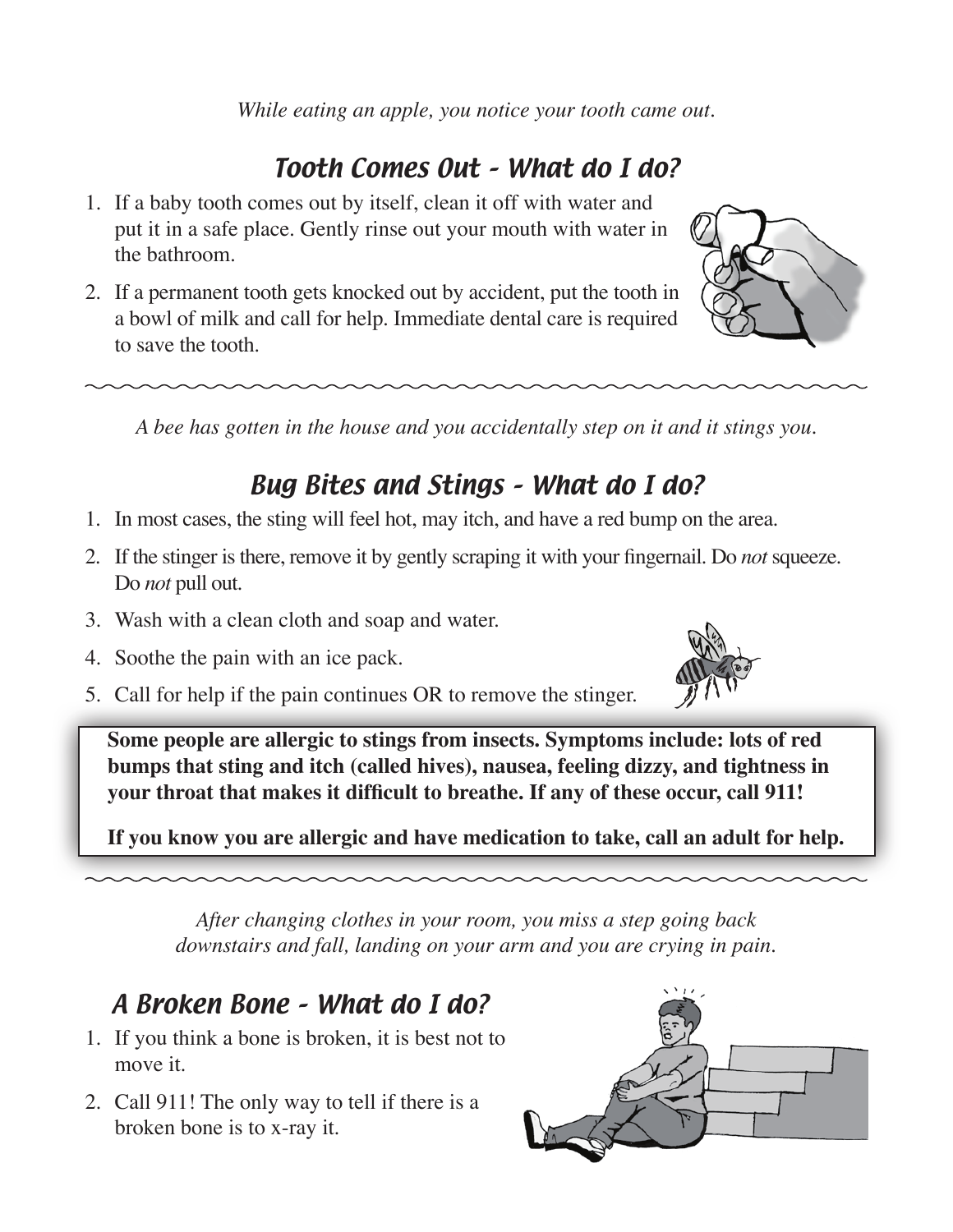*You tried using your sister's curling iron and put your hand down on the metal part.*

#### Burns – What do I do?

**There are 3 degrees of burns:** 1st degree – skin is red 2nd degree – skin red with blisters 3rd degree – skin is burned away

- 1. For a **1st or 2nd degree burn**: place the burned area under cold, running water for several minutes. Cover the burn loosely with sterile dressing. Do not break open blisters.
- 2. For a **3rd degree burn**: call 911! *Do not* put it in cool water. The burn could become infected.

**A chemical burn comes from any type of chemical substance that might come in contact with the skin and turns it red. Always flush the burned area with cold water. Remove any clothes and jewelry that might still have the chemical on it.**

*You are playing a game and stop to sit down because you have a funny feeling.*

### Feeling Faint – What do I do?

- 1. The symptoms of fainting include feeling dizzy or light headed and may occur for no particular reason.
- 2. Lie down for 15 minutes and rest OR sit in a chair with your head bent over at knee level for several minutes.
- 3. If a person does faint, call 911 and if you faint, call 911 when you awaken.



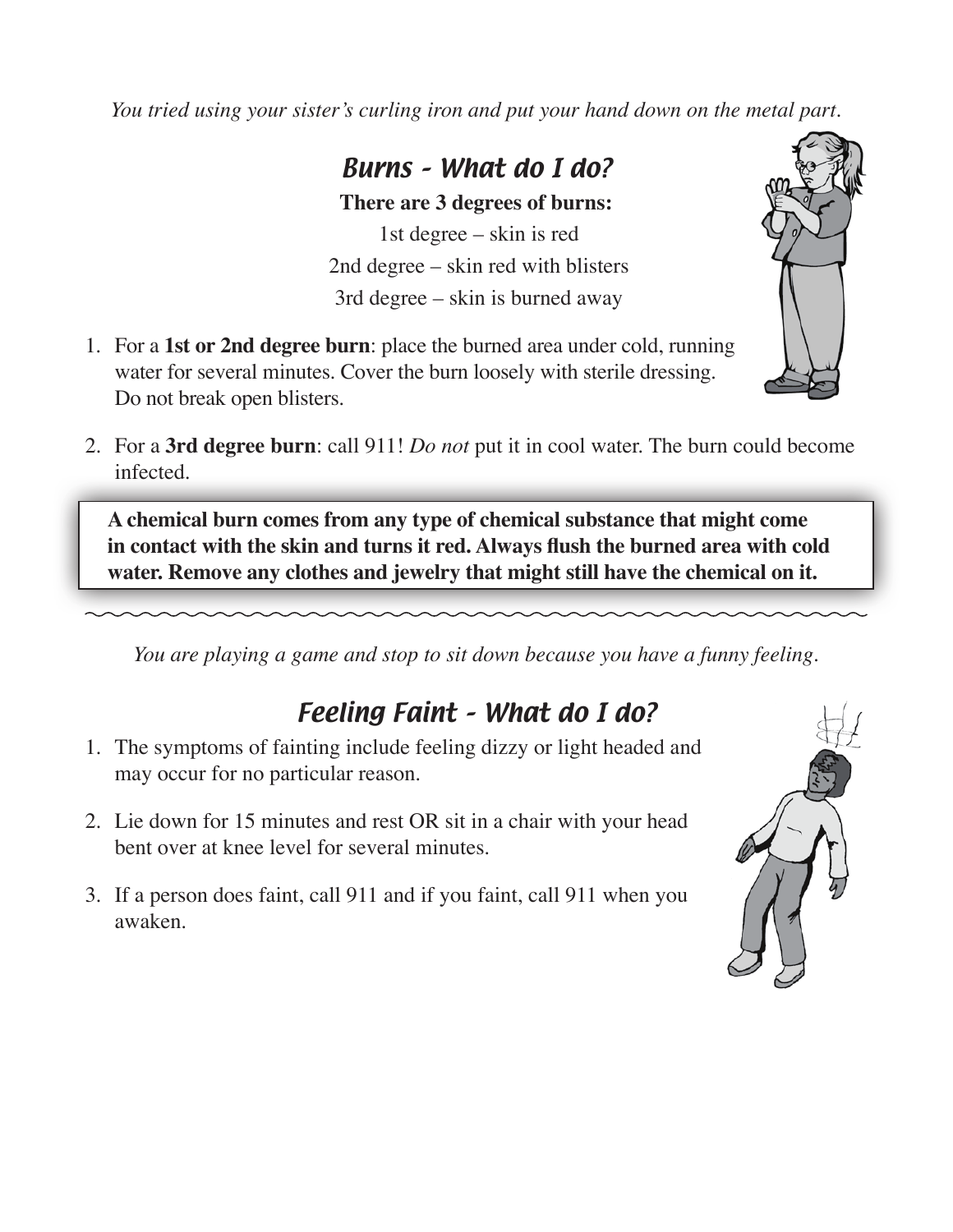*You are at home alone with your little brother and you find him in the garage crying with an empty bottle beside him.* 

## Someone Eats or Drinks Poison – What do I do?

Call the Poison Control Emergency Number (1-800-222-1222) immediately! This should be posted on your Emergency Number List by the phone.

- 1. Try to find the box or bottle containing the poison to read the label. Tell them exactly what was swallowed and how much.
- 2. Follow the directions and call 911 if necessary!

**There are many items in a household that can be poisonous, such as laundry detergents, pesticides, perfume, medications, and some plants.**

> *You are eating popcorn by throwing it up in the air to catch in your mouth and suddenly it is stuck in your throat.*

## Choking – What do I do?

If you are truly choking, you cannot talk and will have trouble breathing. Something is stuck in the airway. There is a first-aid procedure that involves abdominal thrusts and back blows called the "Heimlich Maneuver." This can be taught to you by a certified instructor. You can learn to do this on yourself or on another person.

- 1. If choking, try to cough it out first.
- 2. If you are home alone, call 911!
- 3. If someone else is with you, use the universal sign of choking if you cannot talk or breathe easily. This sign is holding your hands up around your throat*.*

#### **To prevent choking:**

- **Cut food into small pieces.**
- **X Do not run with food or candy in your mouth.**
- **X Do not eat or chew gum while lying down.**
- **X Do not put pieces of jewelry, pen caps, or any small objects in your mouth that aren't meant to be eaten.**

Keep your Emergency List of Phone Numbers near the phone.